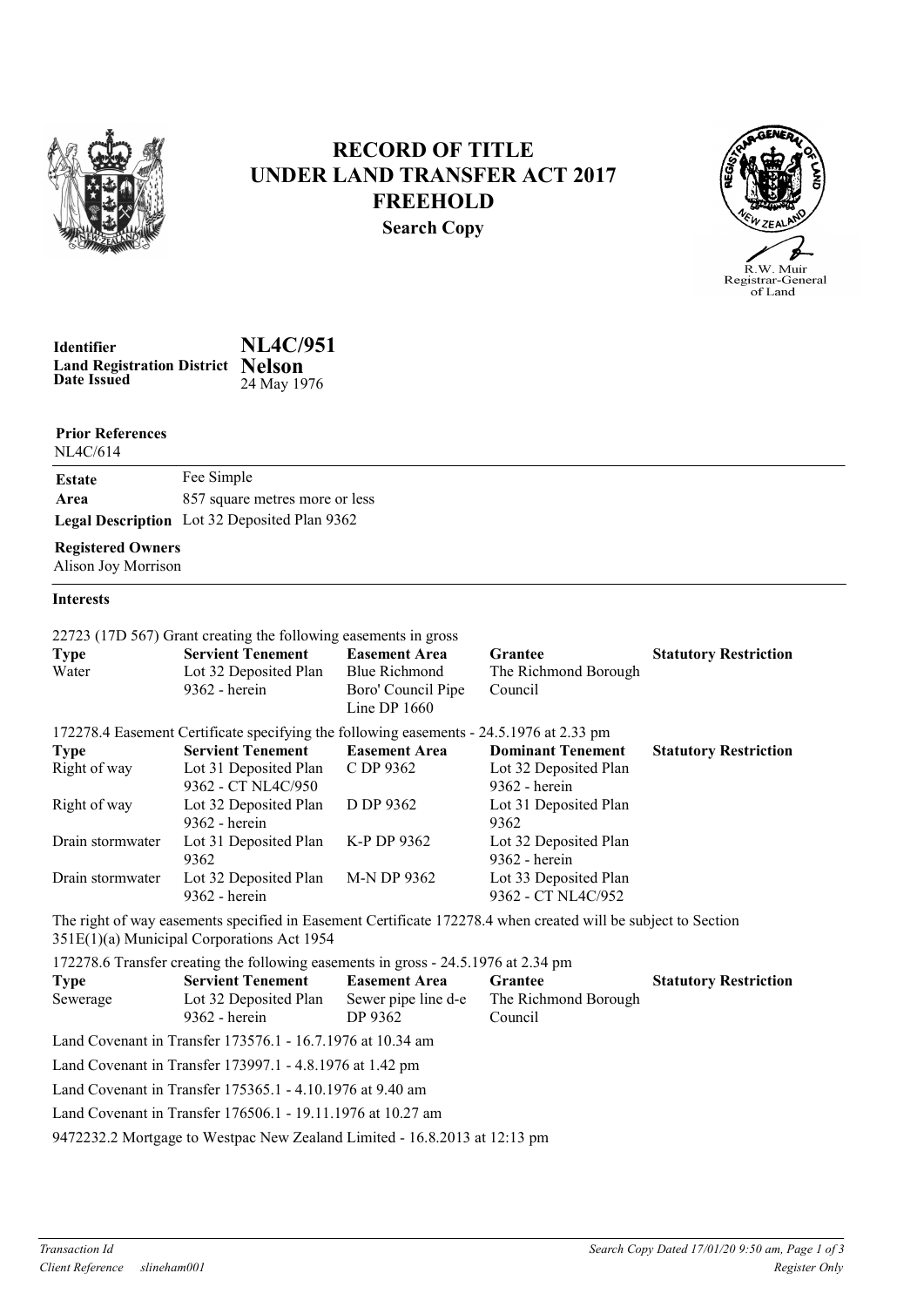

## Identifier NL4C/951